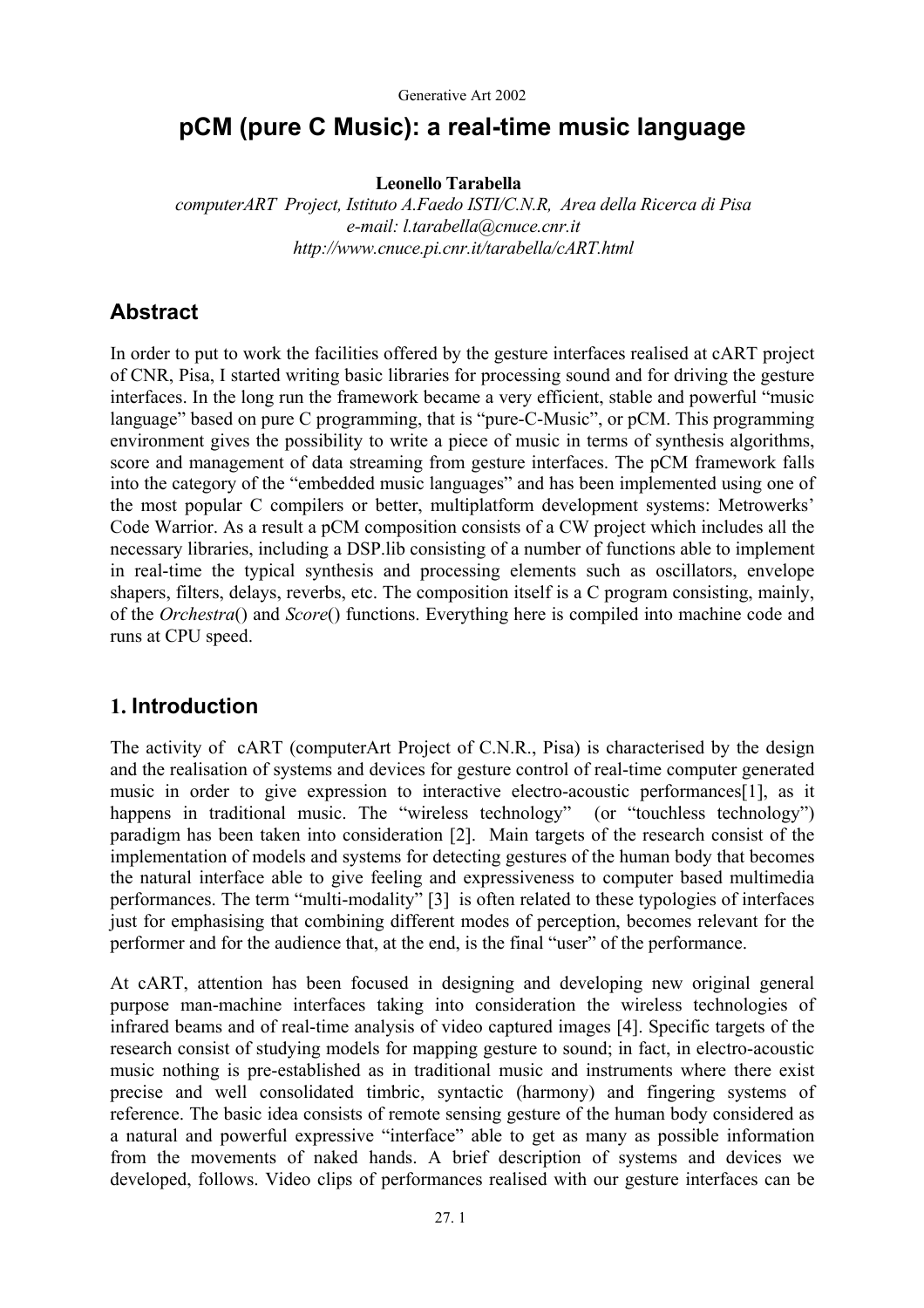found at the reported web page.

## **1.1 Twin Towers**

This device consists of two sets of sensing elements that create two zones of the space, i.e. the vertical edges of two square-based parallelepiped, or virtual towers. At the time the first prototype was realised (1995), the shape of the beams suggest us the profile of the late Twin Towers in New York (we chose to keep the name in tribute to the victims of the tragedy). The measurements of distance of the different zones of the hands are performed by the amount of reflected light captured by the receivers (Rx's) and are quite accurate in respect to the irregularity, in shape and colour, of the hands palms. Voltage analog values coming from the Rx's are converted into digital format and sent the computer about 30 times/sec. The computer then processes data in order to reconstruct the original gesture [5,6]. It's so possible to detect positions and movement of the hands such as height and side and/or front rotations.

### **1.2 Imaginary piano**

In the Imaginary Piano a pianist sits as usual on a piano chair and has in front nothing but a CCD camera few meters away pointed on his hands. There exists an imaginary line at the height where usually the keyboard lays: when a finger, or a hand, crosses that line downward, proper information regarding the "key number" and a specific messages issued in accordance of "where" and "how fast" the line has been crossed are reported. Messages are used for controlling algorithmic compositions rather than for playing scored music.

## **1.3 PAGe system**

Another application based on the video captured image analysis system is PAGe, Painting by Aerial Gesture, which allows video graphics real-time performances. PAGe has been inspired and proposed by visual artist Marco Cardini ([www.marcocardini.com\)](http://www.marcocardini.com/) who suggested the idea of a system able to give the possibility of "..painting in the air.." and to introduce a new dimension to painting: time. PAGe has been designed by L.Tarabella and developed by Davide Filidei. PAGe allows Cardini, who also performs on stage, to paint images projected onto a large video screen by moving his hands in the air [7].

## **1.4 Mapping**

The different kinds of gestures such as continuos or sharp movements, threshold trespassing, rotations and shifting, are used for generating sound event and/or for modifying sound/music parameters. For classic acoustic instruments the relationship between gesture and sound is the result of the physics and mechanical arrangement of the instrument itself. And there exist one and only one relationship. Using a computer based music equipment it's not so clear "what" and "where" is the instrument. From gesture interfaces, such as the infrared beam controller or image processing based systems, to loudspeakers which actually produce sound, there exist a quite long chain of elements working under control of the computer which performs many tasks simultaneously: management of data streaming from the gesture interfaces [8], generation and processing of sound, linkage between data and synthesis algorithms, distribution of sound on different audio channels, etc. This means that a music composition must be written in term of a programming language able to describe all the components including the modalities for associate gesture to sound, also said how to "map" gesture to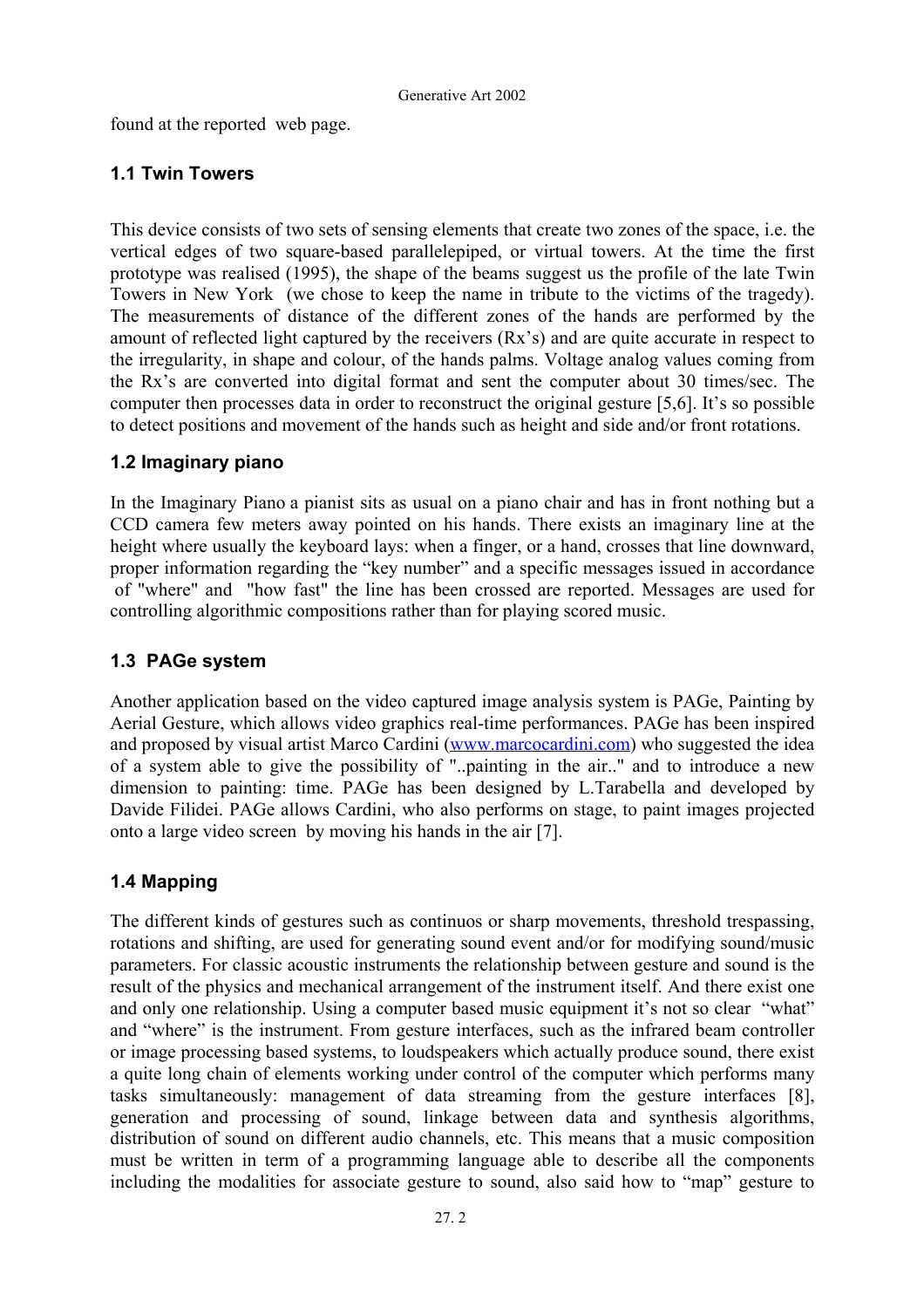sound. The "mapping" makes therefore part of the composition [9].

# **2. A new real-time music language**

In order to put at work the mapping paradigm and the facilities offered by the gesture interfaces we realised, at first we took into consideration the most popular music languages: MAX/DSP and Csound. Unfortunately, both languages resulted not precisely suited for our purposes mainly because Csound was not so real-time as declared and Max was not so flexible for including video captured images analysis code. Using two computers (first one for managing interfaces, second one for audio synthesis) connected via MIDI, resulted awkward and inefficient. We started writing basic libraries for processing sound and for driving the gesture interfaces bearing in mind the goal of a programming framework where to write a piece of music in terms of synthesis algorithms, score and management of data streaming from gesture interfaces. On the long run the framework became a very efficient, stable and powerful "music language" based on pure C programming, that is "pure-C-Music", or pCM. "pCM" falls in the category of the "embedded language" and needs a C compiler in order to be operative; at first this may appear an odd news, but consider the good news of getting a compiled code of a synthesis algorithm which generate and process sound running many times faster in respect to Csound which, on the other hand, is an interpreted language.

## **2.1 pCM, pure C Music**

pCM has been implemented using one of the most popular C compiler or better, multiplatform development system: Metrowerks Code Warrior. As a result a pCM composition consists of a CW project which includes all the necessary libraries including, once again, a DSP.lib (Digital Signal Processing library) consisting of a number of functions (at the moment more than 50) able to implement in real-time the typical synthesis and processing elements such as oscillators, envelope shapers, filters, delays, reverbs, etc.. The composition itself is a C program consisting of four void functions: *Init*(), *Orchestra*(), *Score*() and *End*() properly invoked by the main program which controls the whole "machinery".

| DSP.lib                                                                                                                                                   | Main mechanism                                                                                  | Composition                                                                                                                                                                |                               |
|-----------------------------------------------------------------------------------------------------------------------------------------------------------|-------------------------------------------------------------------------------------------------|----------------------------------------------------------------------------------------------------------------------------------------------------------------------------|-------------------------------|
| $\cdots$ .<br>$Oscil(n, freq)$ ;<br>$\cdots$<br>Envelop(n);<br>$\cdots$ .<br>$Lowpass(n, freq)$ ;<br>$\cdots$<br>Reverb(n);<br><br>Delay(n,len);<br><br>. | <br>Init()<br>do<br>$\cdots$<br>Orchestra()<br>$\cdots$<br>Score()<br>while (cond)<br>End()<br> | //Global variables<br>float val, freq, g;<br>$long$ $k,j,;$<br>$\cdots$<br>Init()<br><br>Orchestra()<br>$val = Oscil(1, freq)$ ;<br>Score()<br>$freq = f (midin)$<br>End() | audio<br><b>MIDI</b><br>video |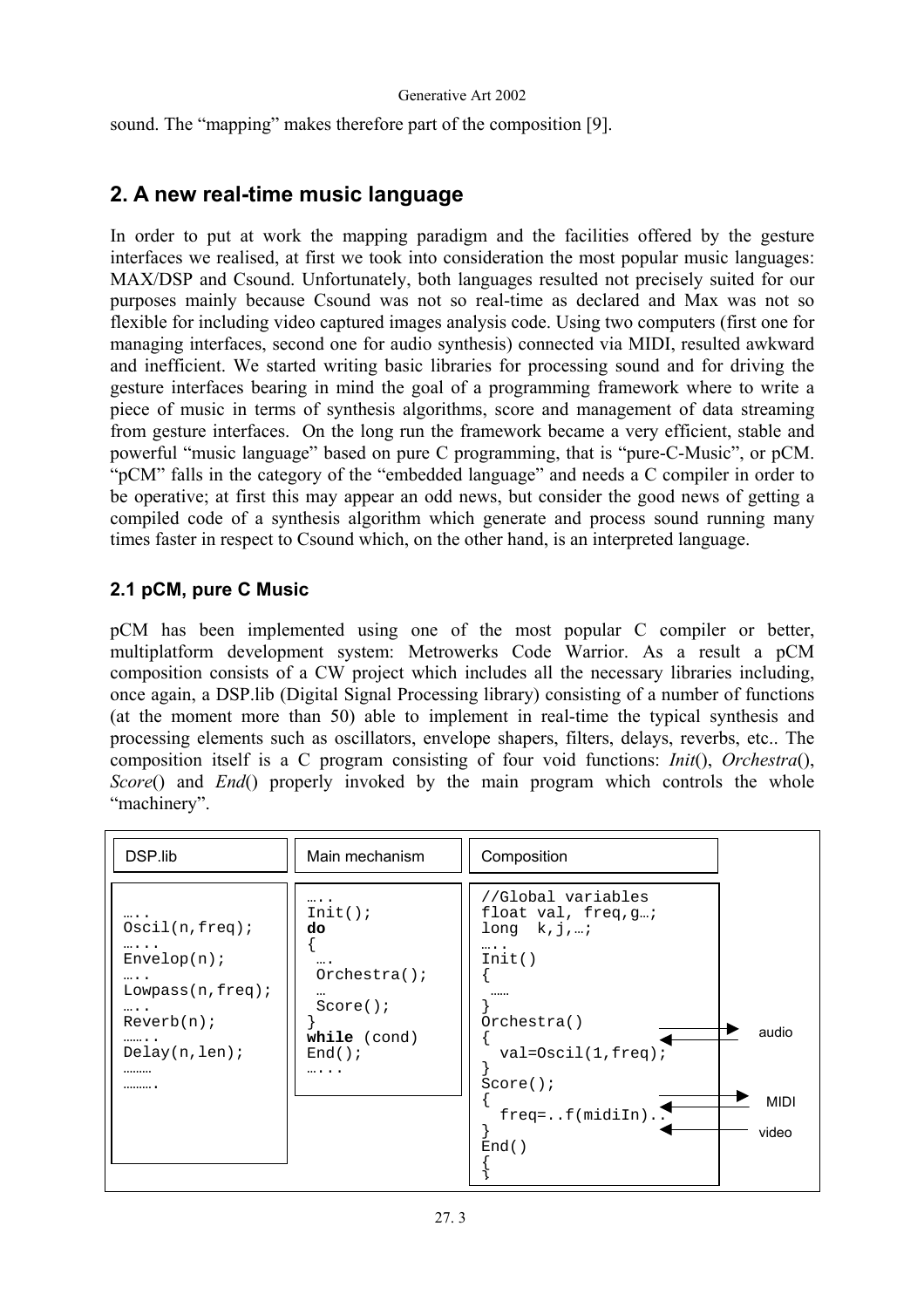#### Generative Art 2002

#### **Fig.1 pCM principle of operations**

For practical reasons of consistency it's a good idea the four functions make part of the same file which also includes declaration of the variables visible by the all functions and especially from *Orchestra*() and *Score*(). Everything here is written following the C syntax: synthesis algorithms, score and declaration of variables and data structures. Everything here is compiled into machine code and runs at CPU speed. The *Init()* function includes everything regarding initialisation and/or loading such as envelopes, tables, samples, delays, reverbs, variables and data structures. Usually it also includes calls for opening Midi, TCP/IP, Audio and/or Video Input channels. As a counter part the *End*() function is called at the end and is used for closing channel and disposing previously allocated memory.

### **2.2 Orchestra and instruments**

An instrument is defined in the *Orchestra()* function and consists of code for sound synthesis and processing; it is continuously called at audio sampling rate, that is 44100 times per second. An instrument is defined in terms of an ordinary C program (with all the programming facilities such as *for*, *do-while*, and *if-then-else* control structures) which calls functions belonging to the DSP.lib; assigning the results of the whole computation to two predefined "system variables" *outL* and *outR,* sound is generated. Look at the following simple example.

```
…. 
 sig = amplit*Env(1)*Oscil(1,freq);outL = sig * pan;outR = sig*(1,-pan);
```
where *sig* is a local variable, *ampli*, *freq* and *pan* are global variables loaded by *Score*(),  $Env(1)$  and  $OscSin(1, freq)$  belong to the DSP. lib and sounds like that:

```
float Oscil (int nOsc, float freq) 
{ 
       float pos; 
      pos = oscPhase[iN][nOsc] + freq; 
      if (pos>=tabLenfloat) pos=pos-tabLenfloat; 
      if (pos<0) pos=pos+tabLenfloat; 
      oscPhase[iN][nOsc] = pos; 
       return Tabsen[(long)pos]; 
} 
float Env (int nEnv) // One-shot envelope 
{ 
   float vval,vv,pos; 
   long ntabEnv =envNum[iN][nEnv]; 
   pos = envPos[iN][nEnv]; 
   vval = *(envTable[ntabEnv] + (long)pos); 
   if((long)pos<envLenght[ntabEnv]) envPos[iN][nEnv]=pos++; 
  return vval; 
}
```
### **2.3 The score**

Once again the *Score*() is a C function which prepares parametric values and loads the global variables (*ampli*, *freq* and *pan* in the example) used by the active instrument in Orchestra(). There exist different modalities for writing a score: following the algorithmic composition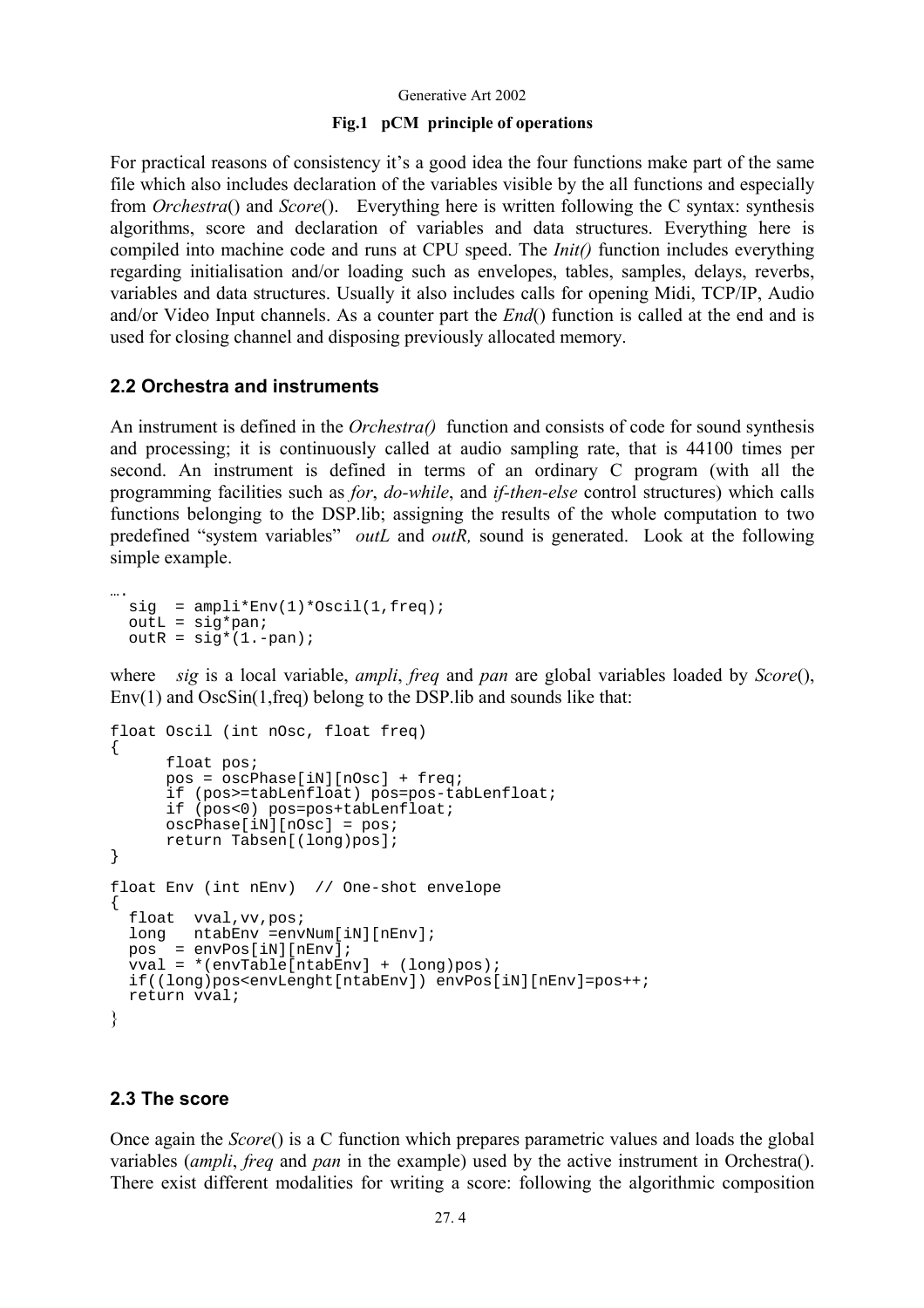approach, writing sequences of predefined events, getting values coming from the external gesture interfaces and, finally, combining in different ways these techniques.

Suppose we want to control in real-time a very simple instrument using movements of the mouse by linking the vertical position to frequency and the horizontal position to left-right panning. In the MacOs environment, the mouse position is returned invoking the GetNextEvent(..) tool-box function which leaves the x,y position values in the "Event.where.v/h" variable and used as follows:

```
horiz = Event.where.h/1023.;
freq = Event.where.v+200.0;
```
These two lines make part of the *Score*() which is automatically and repeatedly called by the main mechanism. Since the mouse spans between 0 and 1023 horizontally and from 0 to 767 vertically, the variable *pan* and *freq* communicate proper values to the instrument for changing frequency and panoramic position. The following example explains the dynamic relationship between the Orchestra and the *Score*.

## **3. An example of composition**

This listing reports a real working example.

```
//========================= FMouse ======= 
// global variables 
float freq, pan, vert, val;<br>int enva, samp;
int enva, samp; 
bool mousePressed; 
Point position;<br>//----------------
                        //--------------------------------------------------------- 
int Init () 
{ 
  float env[]=\{3, 0.0, 0.0, 0.1, 1.0, 4.0, 0.0\};
  enva = NewLinenv(env); mousePressed=false; 
OpenAudio();<br>}//-----------
                  }//-------------------------------------------------------- 
void Finish() 
{ 
   DisposeEnv(enva); 
  CloseAudio(); 
}//-------------------------------------------------------- 
void Orchestra() // simple FM 
{ 
  iN = 1; if (noteon[1]) TrigEnv(1); 
   val = Env(1)*Oscil(1,freq+Oscil(2,freq*1.5)); 
  outR = val*pan;outL = val*(1.-pan);} 
//-------------------------------------------------------- 
void Score () 
{ 
   if (Button() && !mousePressed) 
   { 
      iN=1;
     \bar{x} noteon[iN] = true;
     position = theEvent.where;<br>pan = position.h/1023.;
     {\rm freq} = {\rm position.v+200.07} mousePressed= true;
```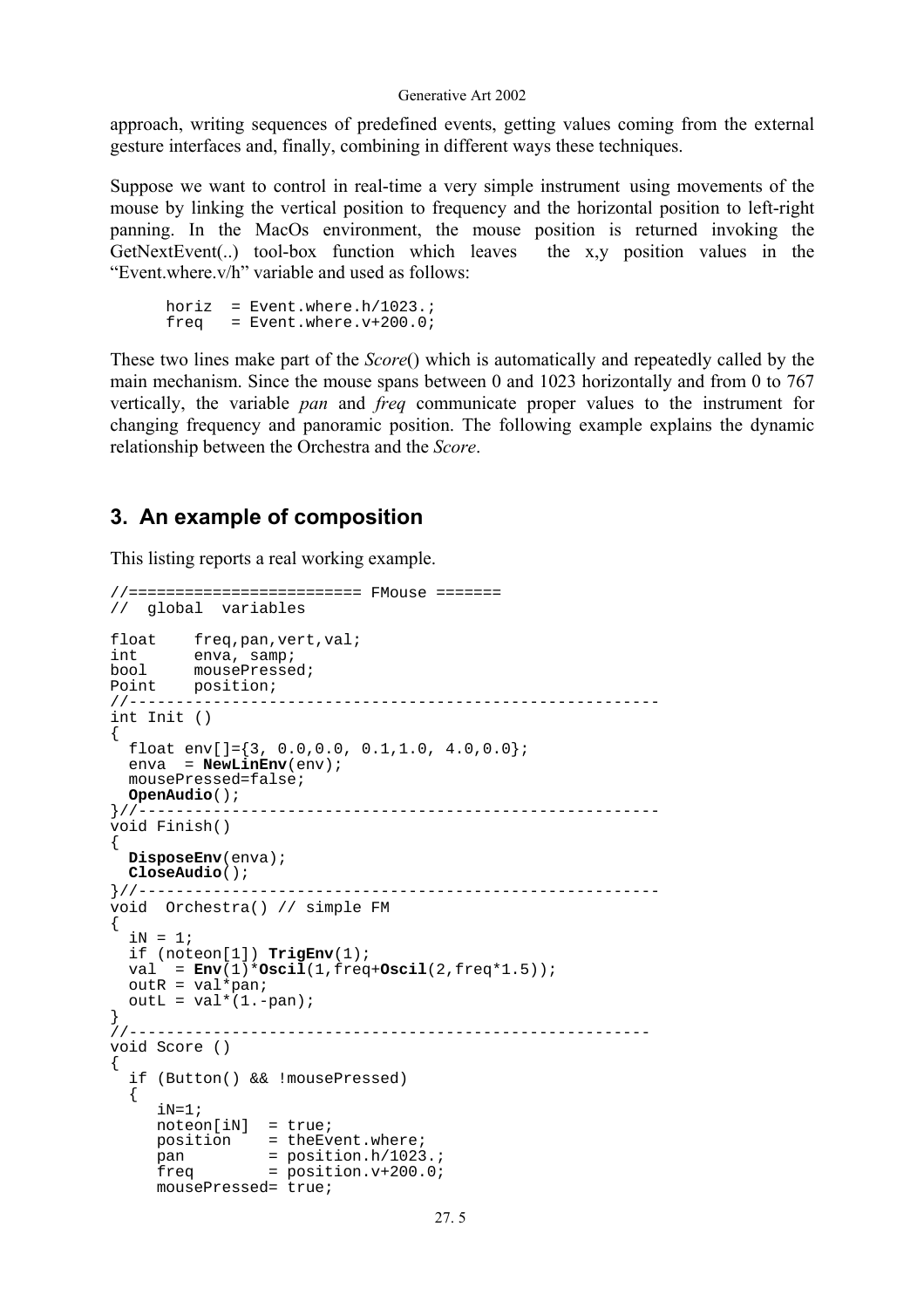```
 } 
 if (theEvent.what==mouseUp) mousePressed=false; 
}//---------------------------------------------------------
```
A composition consists of five different sections: -1: global variables declaration for communication between *Orchestra* and *Score*; -2: *Init*(), for opening channels, declaring envelopes and delay lines, loading samples, etc..; -3: *Orchestra*() where sound synthesis and processing algorithms are defined; -4: *Score*() defined in terms of algorithms and management of input data stream coming from external gesture controllers –5: *End*() for closing channels and disposing envelopes and samples. Functions in bold belong to the DSP.lib. *Orchestra* is automatically called at 44.100 Hz sampling rate and has the priority on the CPU request; Score is called 50÷100 times per second depending on the complexity of the synthesis and processing algorithm defined in *Orchestra*.

Each time the mouse button is depressed (*Score* has the control) the predefined boolean variable *noteon[iN]* is set to true; then, the *Orchestra* trigs the envelope defined in Init and sound is produced with pitch related to the mouse vertical position and pan position related to the mouse horizontal position. The "system" predefined *iN* variable allows to select different instruments inside the same *Orchestra*: what follows the *iN* variable assignment is related to that instrument. Actually, the layout of both *Score* and *Orchestra* is more complex and consists of a number of " *case N: break;* " blocks which define different situations at micro level of sound processing and at macro level of events control.

### **3.1 The DSP.lib (Digital Signal Processing library)**

This is the library of predefined functions which perform the micro level computation for generating and processing sound. What follows is a very small excerpt of the current collection of functions at the moment developed and upgraded when requested.

| float $Noise()$ ;                                                                            | This set of functions performs signal          |  |
|----------------------------------------------------------------------------------------------|------------------------------------------------|--|
| float Oscil (int nOsc, float freq);                                                          | generation in accordance to the name           |  |
| void TrigKarplusStrong(int nOsc);                                                            | and parameters reported.                       |  |
| float KarplusStrong (int nOsc, float freq);                                                  |                                                |  |
| int NewLinEnv (float $v[$ ]);                                                                | Usually called in the Init                     |  |
| void TrigEnv (int nEnv);                                                                     | This starts the scanning of the envelope       |  |
| float Env (int nEnv);                                                                        | Used in Orchestra.                             |  |
| int LoadSample (char nomesmp[]);                                                             | This function load a sample with the specified |  |
| void TrigSample (int nSmp);                                                                  | name (for example: sn=LoadSample("whistle"));  |  |
| float Sample(int nSmp);                                                                      | This scans and reporst the current sample      |  |
| float Bandpass(int nFilt, float inp, float freq, float q); This is the set of usual filters. |                                                |  |
| float Reson(int nFilt, float signal, float freq, float band);                                | Used in Orchestra                              |  |
| float Lowpass(int nFilt, float signal, float cutfreq);                                       |                                                |  |
| float Hipass(int nFilt, float signal, float cutfreq);                                        |                                                |  |
| void NewDelay(int nDly, float dur);                                                          | Define a new delay line of specified duration. |  |
| void PutDelay(int nDly, float val);                                                          |                                                |  |
| float GetDelay(int nDly);                                                                    |                                                |  |
| void NewReverb(int nRev);                                                                    | Such as NewDelay, called in Init or Score.     |  |
| float Reverb(int nRev, float sign);                                                          | Used in Orchestra                              |  |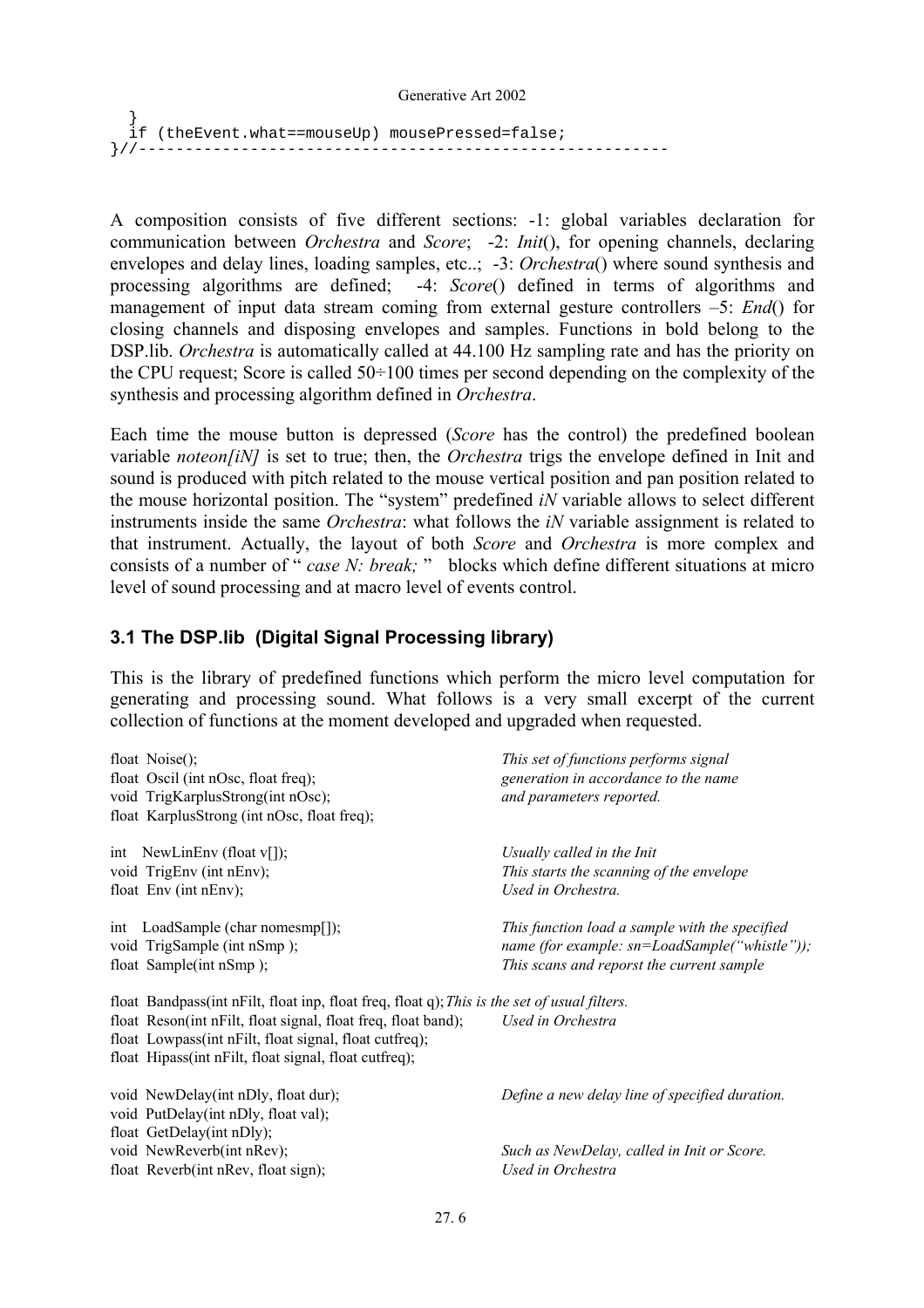void SetFader( int nFad, float startval, float endval, float time); *A Fader is an asynchronous task* void TrigFader(int nFad); *which starts when TrigFader is called and* float Fade(int nFad); *repeatedly used in Orchestra and in Score.* 

void OpenAudio(); *Opens and starts the available audio channel*

### **3.2 Other facilities**

It's also possible to generate (offline or in real-time under control of data streaming from gesture interfaces) sequences of events automatically activated by the Scheduler(), a special mechanism which triggers sounds at the right times and change parametric values in the instruments of an *Orchestra*. Other facilities supported by the pCM framework are:

| void         | CDtrackSearch (short nTrack);                                                                      | activation of sound tracks of CD                                                                                                                                                               |
|--------------|----------------------------------------------------------------------------------------------------|------------------------------------------------------------------------------------------------------------------------------------------------------------------------------------------------|
| void         | $CDplay()$ ;                                                                                       | with complete control of track selection                                                                                                                                                       |
| void         | $CD$ pause $()$ ;                                                                                  | pause command,                                                                                                                                                                                 |
| void         | $\text{CDstop}( \cdot )$ ;                                                                         | stop command                                                                                                                                                                                   |
| void         | CDvolume (short vol);                                                                              | and volume control.                                                                                                                                                                            |
| Void         | Record("soundFilename.aiff",60)                                                                    | This is called in the Init and starts the recording of the<br>global sound result onto memory with no loss of quality.<br>The file is saved onto disk in $\alpha$ aiff or $\alpha$ wav format. |
|              | UDPSend((void $*$ ) &udp_out, size of(long));<br>UDPReceive((void $*$ ) &udp in, &theUDPDataSize); | Communication via TCP/IP                                                                                                                                                                       |
| void<br>void | $OpenMidi()$ ;<br>GetMidiData();                                                                   | Communication via MIDI                                                                                                                                                                         |
| void         | SendMidiMessage (int status, int data1, int data2);                                                |                                                                                                                                                                                                |
| void         | NoteOn(int chan, int num, int vel);                                                                |                                                                                                                                                                                                |
| etc          |                                                                                                    |                                                                                                                                                                                                |

Finally, OpenVideo() allows to open a video channel and to grab frames coming from a video camera. A "videoCallBack" function is installed when the video channel is open and called as service interrupt routine when a new frame is digitalized and put into memory: analysis of images is performed by processing the planar x-y matrix of values corresponding to the pixels of frames. Extracted parameters values from the shape and positions of the performer hands are then used in real-time the Score part of a pCM project.

# **4. Conclusion and acknowledgements**

The pCM framework has been efficiently used for composing and performing [10,11,12] many pieces of music under the control of the gesture tracking systems and devices realised at cART project in Pisa. It has been developed for Mac/Os environment and also included as special topic in the course of Computer Music I yearly teach at the Computer Science Faculty of Pisa University. Due to the great interest of the students towards pCM who really like programming and "put their hands" inside computers, a group of them, particularly skilled and hardworking, decided to port the pCM framework onto PC/Windows environment rewriting it following the Object Oriented paradigms and with the *obvious* name, they claim, pC++M. Thanks in advance to all of them.